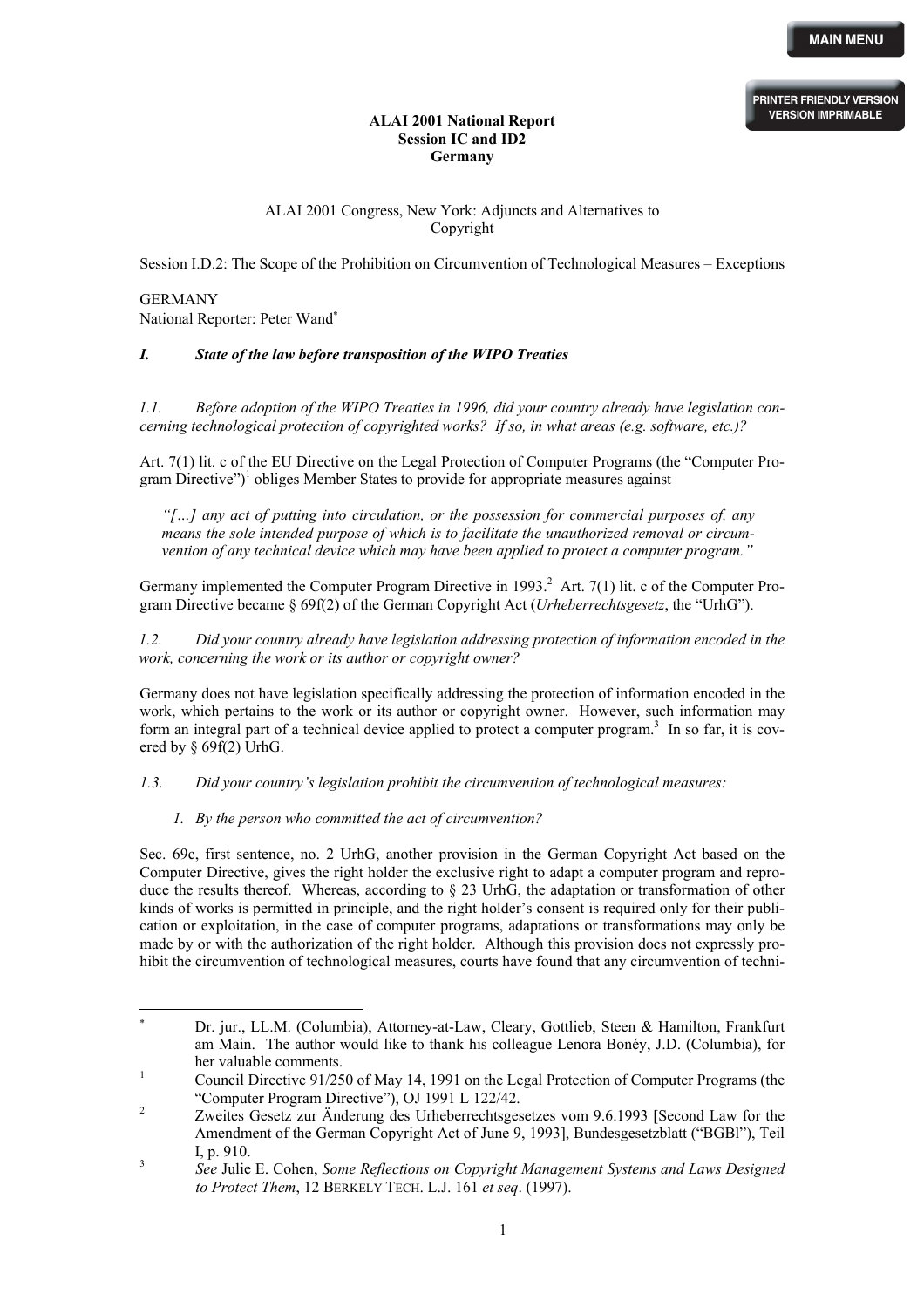cal devices requiring the alteration of a computer program would violate the provision.<sup>[4](#page-1-0)</sup> As the right of adaptation in  $\S$  69c, first sentence, no. 2 UrhG is an exclusive right under copyright law, damages and injunctive relief can be sought under § 97(1) UrhG.

- *2. By the person who furnished the means of circumvention:* 
	- *a. By furnishing information about these means?*
	- *b. By furnishing the devices enabling the circumvention (preparatory acts)?*
	- *c. By offering circumvention services?*

Sec. 69f(2) UrhG is directed at the furnishing of means enabling circumvention and entitles the right holder to demand destruction of such means. It provides for § 69f(1) UrhG to apply *mutatis mutandis*. If one incorporated the first sentence of  $\S 69f(1)$  UrhG into  $\S 69f(2)$  UrhG, the latter would read as follows:

The right holder may require from the owners or proprietors that any means, the sole in*tended purpose of which is to facilitate the unauthorized removal or circumvention of any technical device applied to protect a computer program, be destroyed.* 

The mere provision of information about such means is not prohibited by  $\S$  69f(2) UrhG. However, detailed descriptions of how to circumvent a technical device, for example, so-called unprotect guide-lines,<sup>[5](#page-1-1)</sup> may be considered means of circumvention.

As an example of a means of circumvention, the legislative materials refer to copying programs capable of deactivating the copy protection applied to a computer program protected under copyright law.<sup>6</sup> So far, court decisions addressing  $\S 69f(2)$  UrhG have dealt with programs that were used to circum-vent so-called dongles.<sup>[7](#page-1-3)</sup> A dongle is an anti-copying device that attaches to a computer, typically on a parallel port, and must be present in order to run a particular computer program.<sup>[8](#page-1-4)</sup> Circumvention services appear not to be covered by § 69f(2) UrhG as they cannot be owned or possessed.

Sec. 69f(2) UrhG in connection with the second sentence of § 69f(1) UrhG provides for § 98(2) and (3) UrhG to apply *mutatis mutandis*. Thus, right holders may require that any means of circumvention be surrendered to them in return for equitable remuneration, which may not exceed the cost of manufacture. Where this would lead to disproportionate results for the owner or the proprietor, and if the ability to circumvent can be eliminated in some other way, right holders may only demand the measures necessary for such elimination.

# *1.4. In the absence of legislation, have judicial decisions prohibited acts such as:*

- *1. The act of circumvention?*
- *2. Furnishing devices to enable circumvention?*
- *3. Furnishing circumvention services?*

<span id="page-1-0"></span><sup>&</sup>lt;sup>4</sup> OLG Karlsruhe, NEUE JURISTISCHE WOCHENSCHRIFT ("NJW") 49 (1996), 2583 (2584); LG Düsseldorf, COMPUTER UND RECHT ("CR") 12 (1996), 737 (739), *aff'd*, OLG Düsseldorf, CR 13 (1997), 337 (339). *See* also Wilhelm Nordemann & Kai Vinck, *in* WILHELM NORDEMANN ET AL., URHEBERRECHT,  $\S$  69c UrhG no. 4 (9<sup>th</sup> ed. 1998).

<span id="page-1-1"></span>PETER WAND, TECHNISCHE SCHUTZMASSNAHMEN UND URHEBERRECHT, EIN VERGLEICH DES INTERNATIONALEN, EUROPÄISCHEN, DEUTSCHEN UND US-AMERIKANISCHEN RECHTS [Technical Protection Measures and Copyright, A Comparison of International, European,

<span id="page-1-2"></span>German and U.S. Law] 71 (2001). 6 Entwurf eines Zweiten Gesetzes zur Änderung des Urheberrechtsgesetzes der Bundesregierung v. 18.12.1992 mit amtlicher Begründung [Draft of Second Law to Amend the Copyright Act by the Federal Government dated December 18, 1992, including the official reasoning], Bundestagsdrucksache 12/4022, p. 15.<br>
OLG Karlsruhe, CR 12 (1996), 341 (343); LG Düsseldorf, CR 12 (1996), 737 (738) "Dongle-

<span id="page-1-3"></span>Umgehung" [Dongle Circumvention], *aff'd*, OLG Düsseldorf, CR 13 (1997), 337 (339).

<span id="page-1-4"></span>DOUGLAS A. DOWNING, ET AL., DICTIONARY OF COMPUTER AND INTERNET TERMS 138 (6<sup>th</sup> ed. 1998).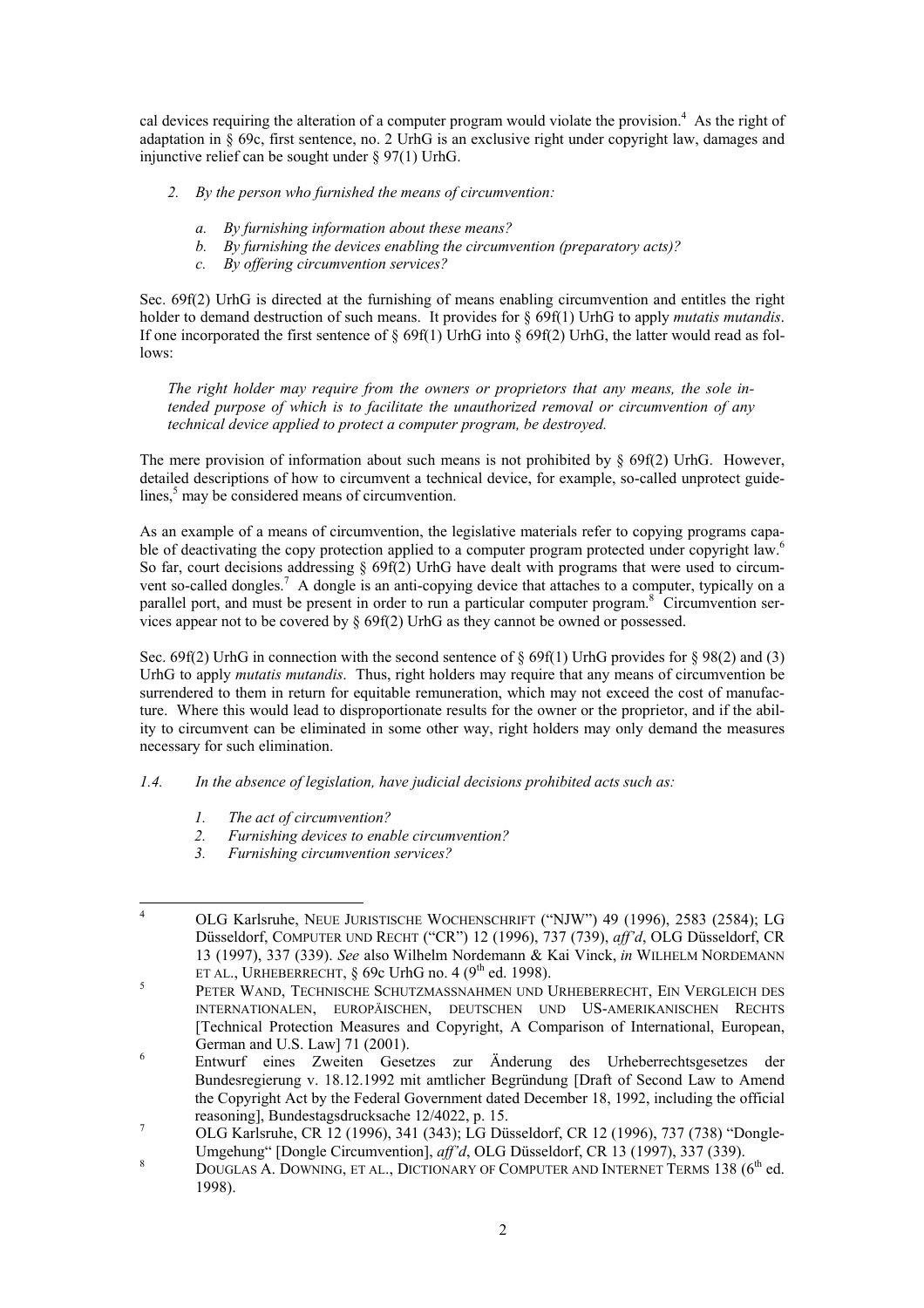There appears to be no case law in Germany prohibiting the act of circumvention, except if a computer program is altered in order to circumvent technical devices (see 1.3.1. above).

Theoretically, a person who circumvents a technical device applied to protect a work or furnishes the means or services necessary for doing so may be held liable for copyright infringement under the German Copyright Act. Although the circumvention of such technical devices as well as the sale of copying equipment used for infringement is probably better referred to as contributory copyright infringement (*mittelbare Urheberrechtsverletzung*), such a term is virtually non-existent in German copyright law. Whereas the doctrine of contributory infringement is explicitly referred to in § 10 of the German Patent Act (*Patentgesetz*, the "PatG"),<sup>9</sup> the German Copyright Act does not provide a similar reference. Unlike the U.S. Supreme Court,<sup>[10](#page-2-1)</sup> the German Federal Supreme Court (*Bundesgerichtshof*, the "BGH") did not borrow precedent from German patent law in making its decisions regarding tape-recorders, blank tapes and copy shops, but simply referred to a general principle of civil law according to which anyone who unlawfully interferes with a right that is enforceable against the general public may be held liable for such interference.<sup>11</sup>

The circumvention of a technical measure applied to protect a work is, in principle, only a preparatory act. It facilitates infringement, but generally does not constitute an infringement in itself. Apart from the primary infringer, anyone who circumvents such technical measures or provides the means or services necessary for doing so, thereby bringing about an infringement, should also be liable for what is called contributory infringement in this report if there is an adequate causal connection between the objectionable conduct and the infringement. However, there is an important limitation to this rule. In cases relating to tape-recorders, blank tapes and copy shops, German courts have found contributory infringement to be present in such circumstances, but have decided that the right holders may only demand reasonable measures to prevent infringement, since these means could be used to a considerable degree for legitimate purposes. Thus, the persons furnishing the equipment were ordered only to indicate clearly to the persons using the equipment that the exclusive rights under copyright and neighboring rights law had to be observed.<sup>12</sup> From this limitation it becomes clear that the doctrine of contributory infringement does not appear to provide adequate legal protection against circumvention of technical measures.

By contrast, § 1 of the German Unfair Competition Prevention Act (*Gesetz gegen den unlauteren Wettbewerb*, the "UWG")<sup>13</sup> is of particular significance for the legal protection of technical measures against circumvention. German courts have applied this provision to enjoin third parties from the unauthorized offer or distribution of means for the circumvention of measures designed to prevent the infringement of copyright and neighboring rights  $law<sup>14</sup>$  as well as for the circumvention of access control measures.[15](#page-2-6) The courts thereby reverted to different concepts all directed against free-riding. Possible remedies under § 1 UWG include injunctive relief and damages. Under certain circumstances, the

<span id="page-2-0"></span> <sup>9</sup> <sup>9</sup> BGBl. 1981, Teil I, p. 1, as last amended by law of December 22, 1999, BGBl. 1999, Teil I, p. <sup>10</sup> Sony Corp. v. Universal City Studios, Inc., 464 U.S. 417, 442 (1984).<br><sup>11</sup> BGH, GEWERBLICHER RECHTSSCHUTZ UND URHEBERRECHT ("GRUR") 57 (1955), 492 (500)

<span id="page-2-1"></span>

<span id="page-2-2"></span><sup>&</sup>quot;Grundig-Reporter"; BGH, GRUR 62 (1960), 340 (343) "Werbung für Tonbandgeräte" [Advertising for Tape Recorders]; BGH, GRUR 66 (1964), 91 (92) "Tonbänder-Werbung" [Advertising for Tapes]; BGH, GRUR 66 (1964), 94 (96) "Tonbandgeräte-Händler" [Tape Recorder Dealers]; BGH, GRUR 67 (1965), 104 (105) ("Personalausweise" [Identity Cards]; BGH, GRUR 67 (1965), 686 (687) "Magnettonband II" [Magnetic Tape II]; BGH GRUR 86 (1984), 54 (55) "Kopierläden" [Copy Shops].

<span id="page-2-3"></span><sup>12</sup> BGH, GRUR 62 (1960), 340 (344); BGH, GRUR 66 (1964), 91 (92); BGH, GRUR 66 (1964), 94 (96); BGH, GRUR 67 (1965), 686 (688); BGH, GRUR 67 (1965), 104 (107); BGH, GRUR 86 (1984), 54 (55-56).<br>
RGBl. p. 499, as last amended by law of June 27, 2000, BGBl. 2000, Teil I, p. 897.<br>
OLG Stuttgart, CR 5 (1989), 685-688 "Feilhalten von Hardlock-Entfernern" [Offering of

<span id="page-2-4"></span>

<span id="page-2-5"></span>Hardlock Removing Devices]; OLG Düsseldorf, GRUR 91 (1989), 535-536 "Hardware-Zusatz" [Auxiliary Hardware]; LG München, CR 11 (1995), 669-671 "Dongle", *aff'd*, OLG München, CR 12 (1996), 11-18 "Dongle", *aff'd*, BGH GRUR 98 (1996), 78-79; OLG München, CR 11 (1995), 663-665 "UNPROTECT".<br>
OLG München, CR 9 (1993), 31 "Multifilter"; OLG Frankfurt am Main, NJW 49 (1996), 264-

<span id="page-2-6"></span><sup>265 &</sup>quot;Piratenkarte" [Pirate Card].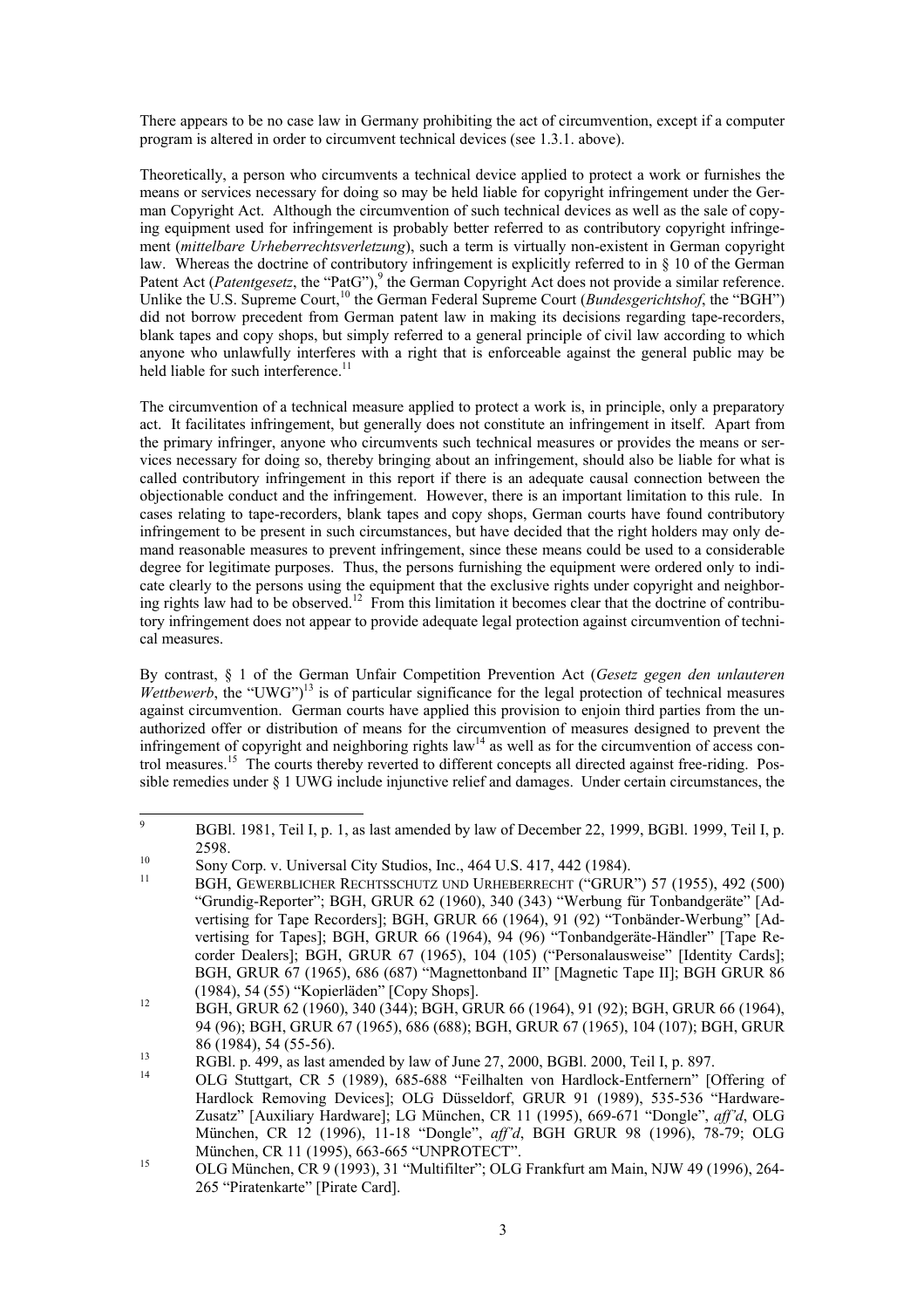court may also order the destruction of the means of circumvention.

It should be noted, however, that § 1 UWG requires a competitive relationship (*Wettbewerbsverhältnis*) between the parties.<sup>[16](#page-3-0)</sup> This may lead to a lack of protection with respect to the distribution of means of circumvention by private individuals. [17](#page-3-1) Moreover, it should be noted that generally only an injured competitor has the standing to sue.<sup>18</sup> Non-injured competitors, economic and consumer associations are limited to actions for injunctive relief under  $\S$  13(2) UWG.

#### *1.5. If your country had, by legislation or judicial decision, prohibited circumvention of technological measures, did this prohibition prove effective?*

Sec. 1 UWG is the provision most commonly used with respect to means of circumvention in Germany. Although  $\frac{1}{2}$  69f(2) UrhG was discussed in a few German court decisions.<sup>19</sup> it appears that it has never been used as a basis for a court order relating to circumvention devices. Sec. 69c, first sentence, no. 2 UrhG was employed in two actions ordering the defendants to cease offering their services for the removal of the copy protection code from the plaintiff's computer programs.<sup>20</sup> The doctrine of contributory infringement has never been applied by German courts to means of circumvention.

1.6. *In the absence of legislation or judicial decisions, did a practice of tolerating circumvention develop?*

As German law is not directed against circumvention, with the exception of § 69c, first sentence, no. 2 UrhG, circumvention has been tolerated.

## *1.7. Did your country's legislation provide for exceptions to prohibitions on circumvention? If so, please describe them.*

German law does not provide for any explicit exceptions to § 69(2) UrhG. Secs. 69d and 69e UrhG merely contain exceptions to the acts referred to in § 69c UrhG. When the Computer Program Directive was implemented, the legislature was aware of the fact that the relationship between this provision and the exceptions to the exclusive rights under copyright law remained unclear, but left it to the courts and academia to solve the problem.<sup>[21](#page-3-5)</sup>

One might be tempted to read the exceptions to the exclusive rights under copyright law into  $\S 69f(2)$ UrhG. In support of this, it could be argued that § 69a *et seq*. UrhG relate to the copyright protection of computer programs. Sec. 69f(2) UrhG aims to enforce this protection and should therefore reach no further than copyright itself. Moreover, something that cannot be prevented by means of a contract should not be made *de facto* impossible. Thus, at least the exceptions relating to computer programs, which may not be waived by contract according to  $\S 69g(2)$  UrhG, should also be mandatory exceptions to the prohibition under § 69f(2) UrhG.

Based on this reasoning, it has been assumed in relation to  $\S$  69d(1) and (2) UrhG that  $\S$  69f(2) UrhG does not apply to means of circumvention which can be used for correcting errors or making back-up copies.<sup>22</sup>

<span id="page-3-0"></span> <sup>16</sup> *See* WOLFGANG HEFERMEHL & ADOLF BAUMBACH, WETTBEWERBSRECHT, Einl UWG no. 247 (2001). 17 MICHAEL LEHMANN, *Electronic Commerce und Urheberrecht*, *in* RECHTSGESCHÄFTE IM NETZ

<span id="page-3-1"></span><sup>–</sup> ELECTRONIC COMMERCE 105, 110 (1999). 18 WOLFGANG HEFERMEHL & ADOLF BAUMBACH, *supra* note 16, Einl UWG no. 293. 19 LG München, CR 11 (1995), 669-671, *aff'd*, OLG München CR 12 (1996), 11-18; OLG

<span id="page-3-2"></span>

<span id="page-3-3"></span>Karlsruhe CR 12 (1996), 341 (342); LG Düsseldorf, CR 12 (1996), 737 (739), *aff'd*, OLG Düsseldorf, CR 13 (1997), 337 (339).<br><sup>20</sup> *See supra* note 4.<br><sup>21</sup> Draft of Second Law to Amend the Copyright Act by the Federal Government, *supra* note 6,

<span id="page-3-4"></span>

<span id="page-3-5"></span>p. 12. 22 Andreas Raubenheimer, *Vernichtungsanspruch gem. § 69f UrhG*, CR 10 (1994), 129 (131),

<span id="page-3-6"></span>and *Beseitigung/Umgehung eines technischen Programmschutzes nach UrhG und UWG*, CR 12 (1996), 69 (72).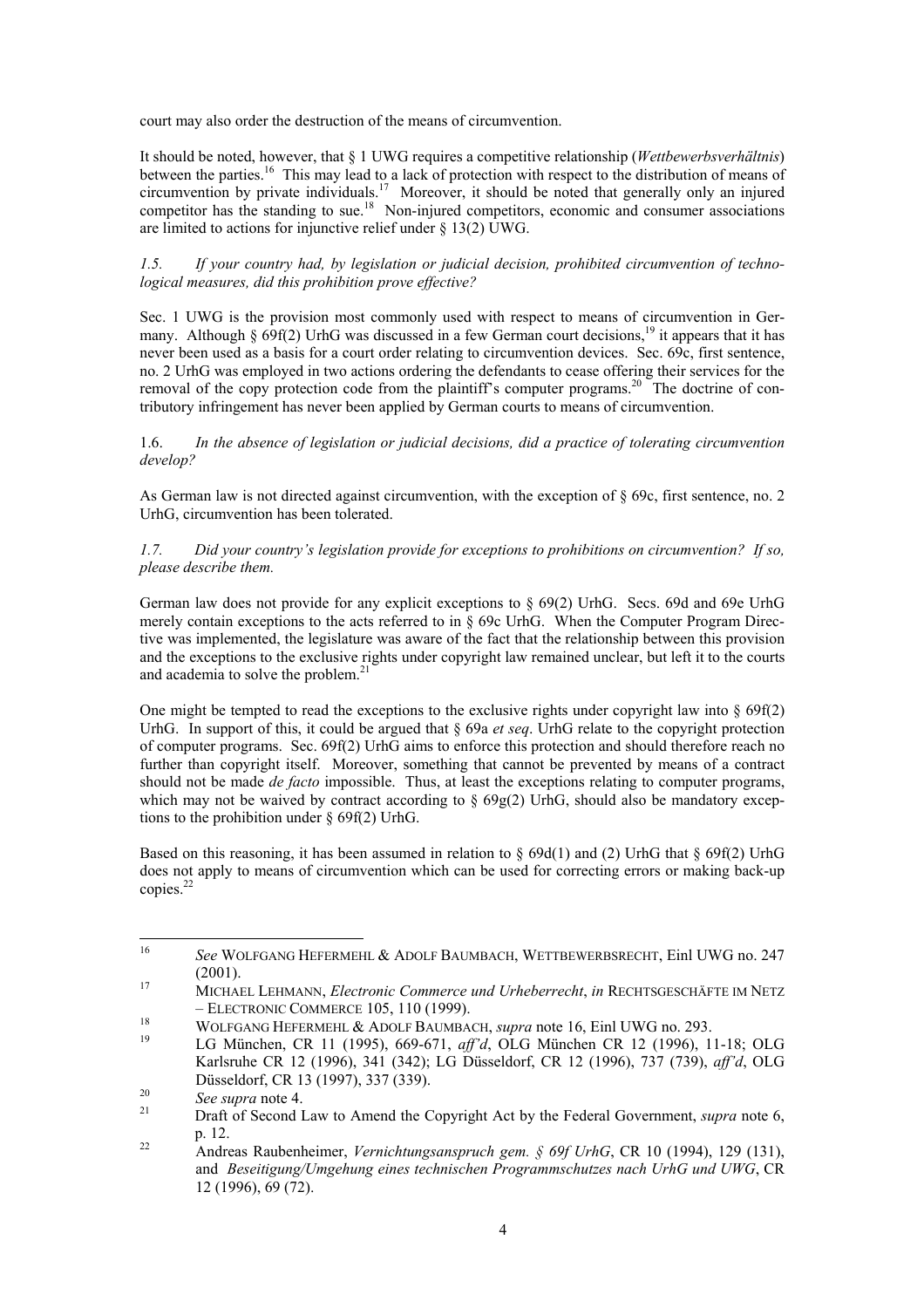However, this view should be rejected.<sup>23</sup> It does not provide for effective legal protection and allows for excuses, which are very difficult to refute. Users would be granted a self-help right to circumvent technical devices applied to protect computer programs.

It appears more sensible to look at the reasoning behind an exception to the exclusive rights under copyright in order to determine whether this exception should be applied to  $\S 69f(2)$  UrhG. The fact that  $\S 69g(2)$  UrhG provides that some exceptions can not be waived by contract, should merely be understood to be an indication of a corresponding exception to § 69f(2) UrhG. In the interest of providing effective legal protection for technical devices applied to protect computer programs, the user should be asked to bring a claim instead of relying on an exception whenever the exception corresponds with a right of the user.<sup>24</sup> Such a claim may result from a contract, statutory warranty regulations or the exception itself.

For example, in the opinion of the BGH, a program interlock might be considered to be a fault in the software.<sup>25</sup> In the court's view, this would depend on the specific circumstances, especially on whether the program requires protection and whether the user is able to use it without restriction as contractually specified. The Higher Regional Court of Düsseldorf considered the installation of a program interlock to be a serious contract infringement, justifying the immediate termination of the software license agreement if, for professional purposes, the user requires unrestricted access at all times to the data processed by the program.<sup>[26](#page-4-3)</sup> The Higher Regional Court of Celle decided that dongle-related system crashes are faults within a computer program.<sup>[27](#page-4-4)</sup> One commentator infers from § 69d(2) UrhG that the purchaser of a program has a contractual right to be provided with a backup copy of the program.<sup>[28](#page-4-5)</sup>

An exception to this is found in § 69e UrhG. Giving priority here to the protection against circumvention would jeopardize the intended freedom of access to the markets.<sup>29</sup> The Regional Court of Düsseldorf fails to recognize this when, by citing § 69e(1) UrhG, it considers the circumvention of a technical device to protect computer programs to violate  $\S 69e(3)$  UrhG.<sup>30</sup> According to  $\S 69e(3)$  UrhG, subsections (1) and (2) must be interpreted in such a way that their application neither impairs the normal exploitation of the work nor unreasonably prejudices the right holder's legitimate interests.

The loss of a dongle as a result of fire or theft is no legal justification for the circumvention of technical devices to protect computer programs.<sup>[31](#page-4-8)</sup> In the absence of any contractual provisions to the contrary, the risk of loss lies solely with the program user.

## *II. Implementation of WIPO Treaty obligations – provisions concerning the protection of technological measures.*

*2.1. Has your country adopted legislation to implement the obligations set forth in the WIPO Treaties (Arts. 11 and 12 of the WIPO Copyright Treaty; Arts. 18 and 19 of the WIPO Performers and Phonograms Treaty)?*

- *1. When?*
- 2. *By what means? A special copyright law? A general law of which copyright legislation is only a part?*

Awaiting the adoption of the EU Directive on Copyright and Related Rights in the Information Society

<span id="page-4-0"></span> <sup>23</sup> Ulrich Loewenheim, *in* GERHARD SCHRICKER (ed.), URHEBERRECHT, § 69f UrhG no. 11 (2d.

<span id="page-4-1"></span>

<span id="page-4-2"></span>

<span id="page-4-3"></span>

<span id="page-4-4"></span>

<span id="page-4-5"></span>

<span id="page-4-6"></span>

<span id="page-4-8"></span><span id="page-4-7"></span>

ed. 1999).<br>
PETER WAND, *supra* note 5, p. 148.<br>
BGH, NJW 50 (1987), 2004 (2005) "Programmsperre II" [Program Interlock II].<br>
OLG Düsseldorf, BETRIEBSBERATER ("BB") 48 (1993), Supp. 13, 6 (7).<br>
OLG Celle, CR 10 (1994), 217 Düsseldorf, CR 13 (1997), 337 (339).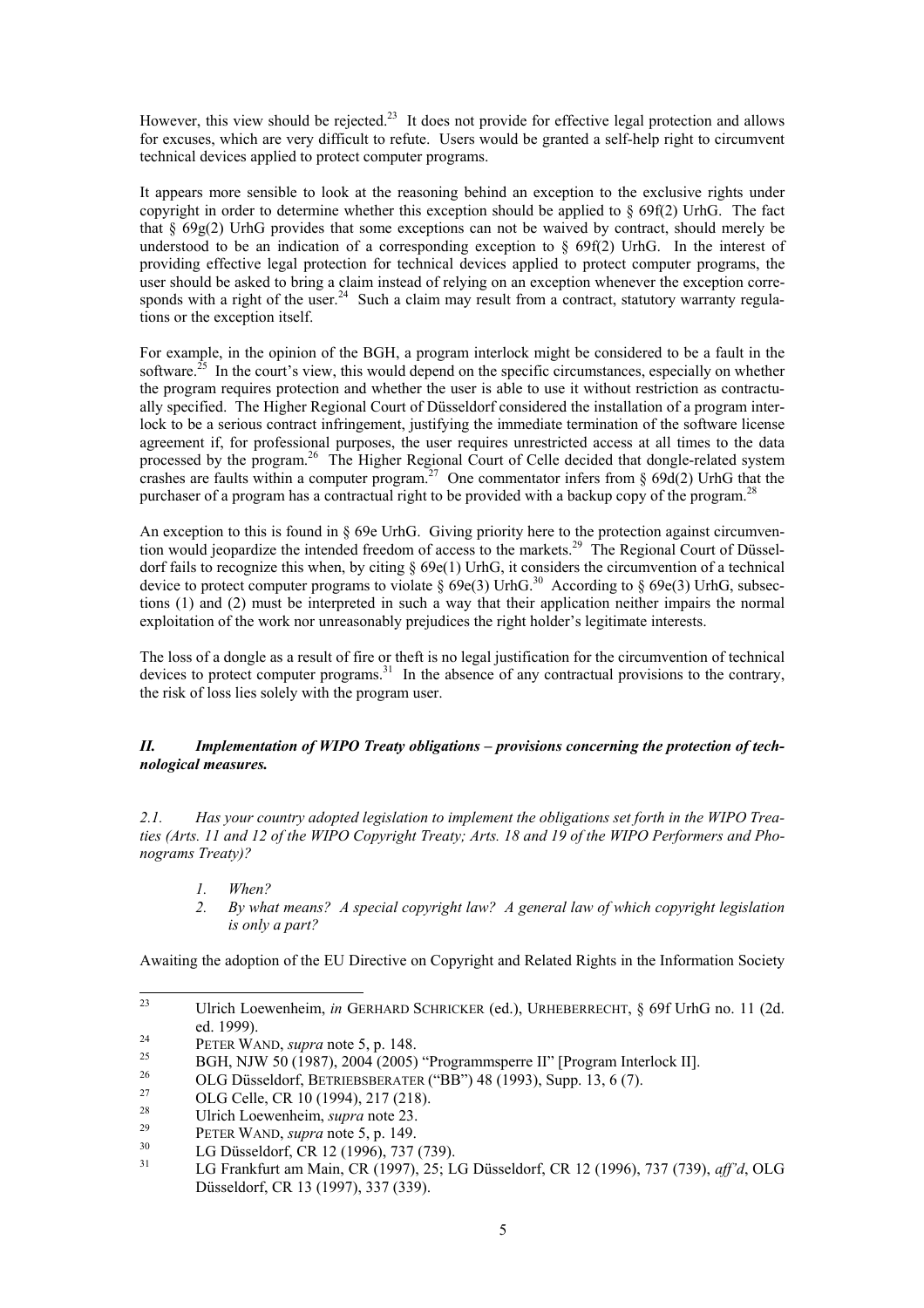("the Copyright Directive"), Germany has not yet transposed the WIPO Treaties into national law. As a first step towards implementing legislation, the German Federal Ministry of Justice published a discussion draft of a law for the amendment to the German Copyright Act in July 1998. The discussion draft included provisions regarding the protection of technological measures and rights management information.[32](#page-5-0) The draft was based on the EU Commission's initial proposal for the Copyright Directive of December 10, 1997.<sup>33</sup> The German discussion draft was to be continuously updated in order to reflect the amendments in the proposal for the Copyright Directive. Although the German Federal Minister of Justice announced the intended release of a revised draft in March 1999<sup>34</sup>, and the proposal for the Directive was opined upon and amended several times by different EU bodies,<sup>35</sup> no such second draft has been published so far.

Given the European Parliament vote on February 14, 2001, to endorse compromise amendments to the Copyright Directive, which reflect the balance of interests in the Council's common position on the adoption of the Copyright Directive (the "Common Position"),  $36$  a new draft should be available soon.

The proposed provisions regarding the protection of technological measures and rights management information are not provisions of material copyright law, but "flanking" measures for the enforcement of the copyright and neighboring rights law.

Although this is not a part of the implementation of the WIPO Treaties, it should be mentioned that Germany has not yet implemented the EU Directive on the Legal Protection of Services Based on, or Consisting of, Conditional Access (the "Conditional Access Directive").<sup>37</sup> The prescribed implementation date was May 28, 2000.[38](#page-5-6) Art. 4 of the Conditional Access Directive requires Member States to prohibit, among others, the manufacture, import, distribution, sale, rental or possession for commercial purposes as well as the installation, maintenance or replacement for commercial purposes of illicit devices. Illicit devices are defined as devices that give access to a protected service in an intelligible form without authorization of the service provider.<sup>39</sup> In its official answer of October 6, 2000, to a reminder of the European Commission dated August 8, 2000, Germany pointed to the Council of Europe where the consultations with regard to a European Convention on the Legal Protection of Services Based on, or Consisting of, Conditional Access were still under way.<sup>40</sup> Now that the European Access

<span id="page-5-0"></span> <sup>32</sup> *See* Bundesminsterium der Justiz, *Diskussionsentwurf eines Fünften Gesetzes zur Änderung des Urheberrechtsgesetzes* [German Federal Ministry of Justice, Discussion Draft of a Fifth Amendment Act of the Copyright Act], July 7,1998.<br>
34 COM(1997)628 final – 1997/0359 (COD), OJ C 108, 7.4.1998, p.8.<br> *See* Herta Däubler-Gmelin, *Urheberrechtspolitik in der 14. Legislaturperiode – Ausgang-*

<span id="page-5-1"></span>

<span id="page-5-2"></span>*spunkt und Zielsetzung* [Copyright Policy in the 14th Session of Legislature – Starting Point

<span id="page-5-3"></span>and Goals], ZEITSCHRIFT FÜR URHEBER- UND MEDIENRECHT ("ZUM") 43 (1999), 265 (271).<br><sup>35</sup> *See* Opinion of the Economic and Social Committee of Sept. 9, 1998, OJ C 407, 28.12.1998, p. 30; Opinion of the European Parliament of Feb. 10, 1999, OJ C 150, 28.5.1999, p. 171; Amended Proposal of the Commission of May 21, 1999, OJ C 180, 25.6.1999, p.6; Common Position of the Council of Sept. 14, 2000 (visited Feb. 26, 2001) <http://europa.eu.int/comm/internal\_market/en/intprop/intprop/news/index.htm>.; Communication from the Commission to the European Parliament of Oct. 20, 2000 (visited Feb. 2001)

<span id="page-5-4"></span>

<sup>&</sup>lt;http://europa.eu.int/comm/internal\_market/en/intprop/intprop/news/index.htm>. 36 *See* European Commission, *Commissioner Bolkestein welcomes European Parliament vote on Copyright Directive* (visited Feb. 26, 2001) <http://europa.eu.int/comm/internal\_market/en/ intprop/intprop/news/01-210.htm>. The Parliament's vote should help to ensure the Copyright

<span id="page-5-5"></span>Directive's rapid adoption. 37 Directive 98/84/EC of the European Parliament and of the Council of 20 November 1998 on the Legal Protection of Services Based on, or Consisting of, Conditional Access, OJ 1998 L

<span id="page-5-6"></span>

<span id="page-5-8"></span><span id="page-5-7"></span>

<sup>320/54.&</sup>lt;br>
33 Art. 6(1) of the Conditional Access Directive.<br>
39 Art. 2 lit. e of the Conditional Access Directive.<br>
40 Mitteilung der Bundesrepublik Deutschland an die Kommission der Europäischen Union vom 06.10.2000 [Communication of the Federal Republic of Germany to the Commission of the European Union of October 6, 2000] (visited Feb. 26, 2001) <http://www.sicherheit-iminternet.de/download/012.htm>.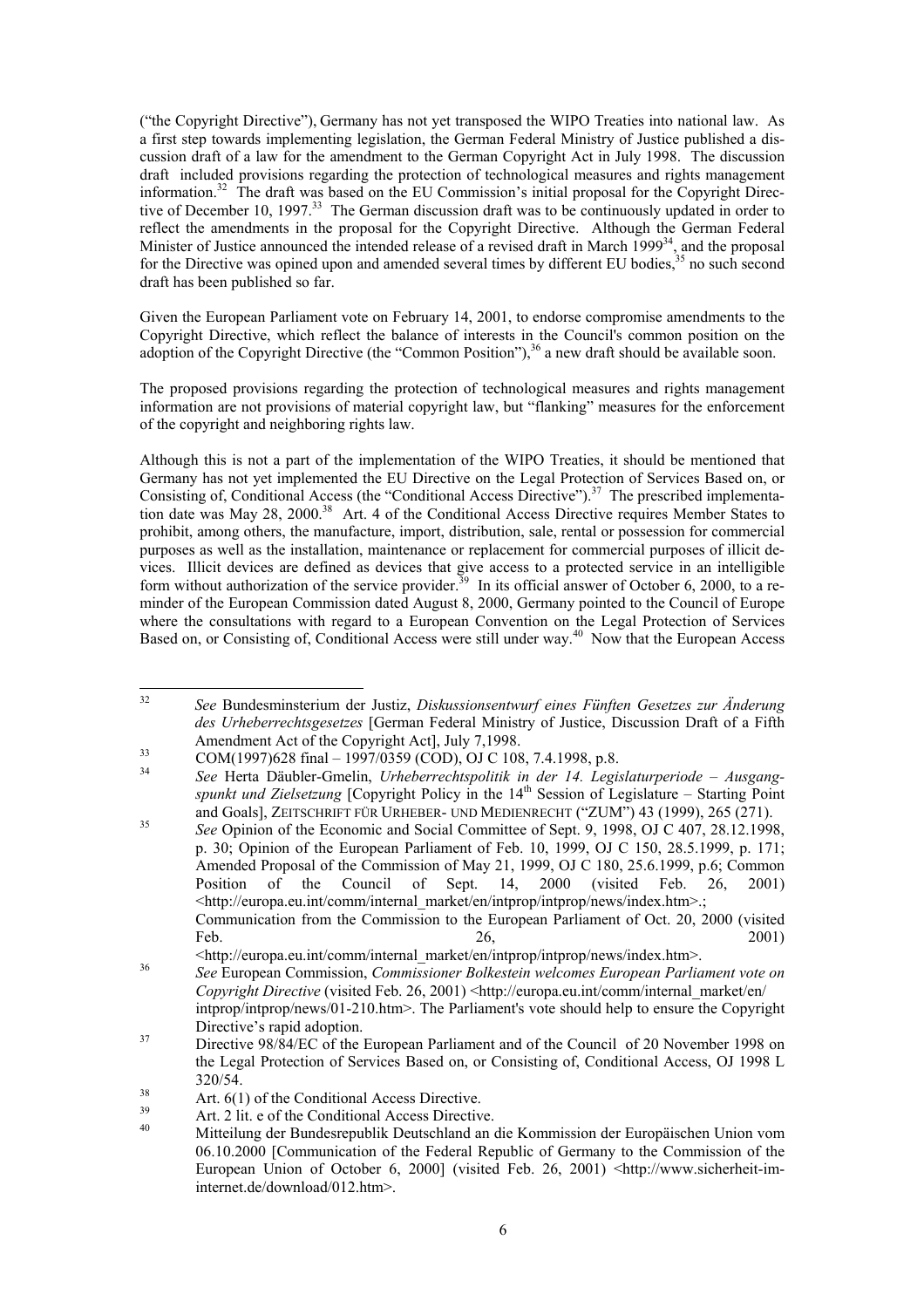Convention has been adopted and opened for signature since January 24,  $2001<sup>41</sup>$  implementing legislation should be available soon.

## *2.2. Is your country active in the field of research concerning or development of technological measures?*

In 1995, the Fraunhofer Institute for Integrated Circuits (*Fraunhofer Institut für Integrierte Schaltungen*, the "Fraunhofer IIS-A") in Nuremberg, devised one of the world's first intellectual property protection schemes, the Multimedia Protection Protocol (MMP). This development was complemented in 1997 by the work on audio [watermarking technologies.](https://epsilon.law.columbia.edu/mail/rxalab.nsf/38d46bf5e8f08834852564b500129b2c/c38d3738e432beb785256a01007b9074/$FILE/water.html) Ever since the announcement of the [Secure](http://www.sdmi.org/)  Digital Music [Initiative](http://www.sdmi.org/) (SDMI) in December 1998,<sup>42</sup> Fraunhofer IIS-A has played a leading role in the development of the SDMI specifications. Besides working within SDMI, experts from the Fraunhofer IIS-A are involved in the MPEG-4 work on Intellectual Property Management & Protection and the AES activity on "Internet Audio Delivery Systems".

The [Fraunhofer](http://www.igd.fhg.de/igd-a8/) Institute for Computer Graphics (*Fraunhofer Institut für Graphische Datenverarbeitung*) in Darmstadt, developed the Cryptographic Intellectual Property Rights Enforcement System ("CIPRESS") on behalf of [Mitsubishi Corporation](http://www.mitsubishi.co.jp/En/index.html) in Tokyo, Japan.[43](#page-6-2) CIPRESS is a system, which provides security mechanisms for both storage and network traffic in the digital domain, as well as a protection mechanism in the form of digital watermarking for the analog domain. Protection in the digital domain is achieved by enforcing mandatory encryption based inside the host operating system. The user has no influence over the fact that all data stored on the system (or remote file servers) is encrypted at all times. Similarly, transfers of data over networks are monitored, encrypted and decrypted on the fly without the possibility of user intervention.

## *2.3. How does your legislation ensure the legal protection of technological measures?*

The discussion draft of an amendment to the German Copyright Act includes two separate provisions for the protection of technological protection measures and copyright management information in respect of all rights protected under the Act.

# *2.4. Briefly describe the legislation.*

The § 96a UrhG draft introduces a prohibition of the circumvention, removal, destruction or otherwise means to render ineffective any technological measures that serve to protect against copyright or neighboring rights infringement:

*"Technological devices and measures, including computer programs, which serve to protect against an infringement of a right protected by this law may not be circumvented, removed, destroyed or otherwise rendered ineffective."* 

The right holder is not obligated to apply any technological measures. The § 96a UrhG draft applies only if such measures have in fact been taken.

While the expression "technological measures" is described in detail in Art. 6 (3), first sentence of the Common Position, the § 96a UrhG draft does not provide an equivalent legal definition.

The technological measures applied must serve to protect against an infringement of a right protected by the German Copyright Act, including the rights of the manufacturer of a computer program pursuant to § 9a *et seq.* UrhG and the rights of the makers of databases pursuant to § 87a *et seq.* UrhG. This does not contradict the fact that pursuant to  $\S 69f(2)$  UrhG, computer program manufacturers have a claim to the destruction of means that are designed solely to remove or circumvent technological measures protecting programs without permission. Pursuant to  $\S 69a(4)$  UrhG, special provisions for com-

<span id="page-6-0"></span> <sup>41</sup> Council of Europe, European Convention on the Legal Protection of Services Based on, or Consisting of, Conditional Access, European Treaties Series ("ETS") no. 178 (visited Feb. 26,

<sup>2001) &</sup>lt;http://conventions.coe.int/treaty/EN/cadreprincipal.htm>.<br>
See SDMI, Who We Are (visited Feb. 26, 2001) <http://www.sdmi.org/who\_we\_are.htm>.<br>
Fraunhofer Institut für graphische Datenverarbeitung, *CIPRESS – Project* 

<span id="page-6-2"></span><span id="page-6-1"></span><sup>(</sup>visited Feb. 26, 2001) <http://www.igd.fhg.de/igd-a8/projects/cipress/overview/index.html>.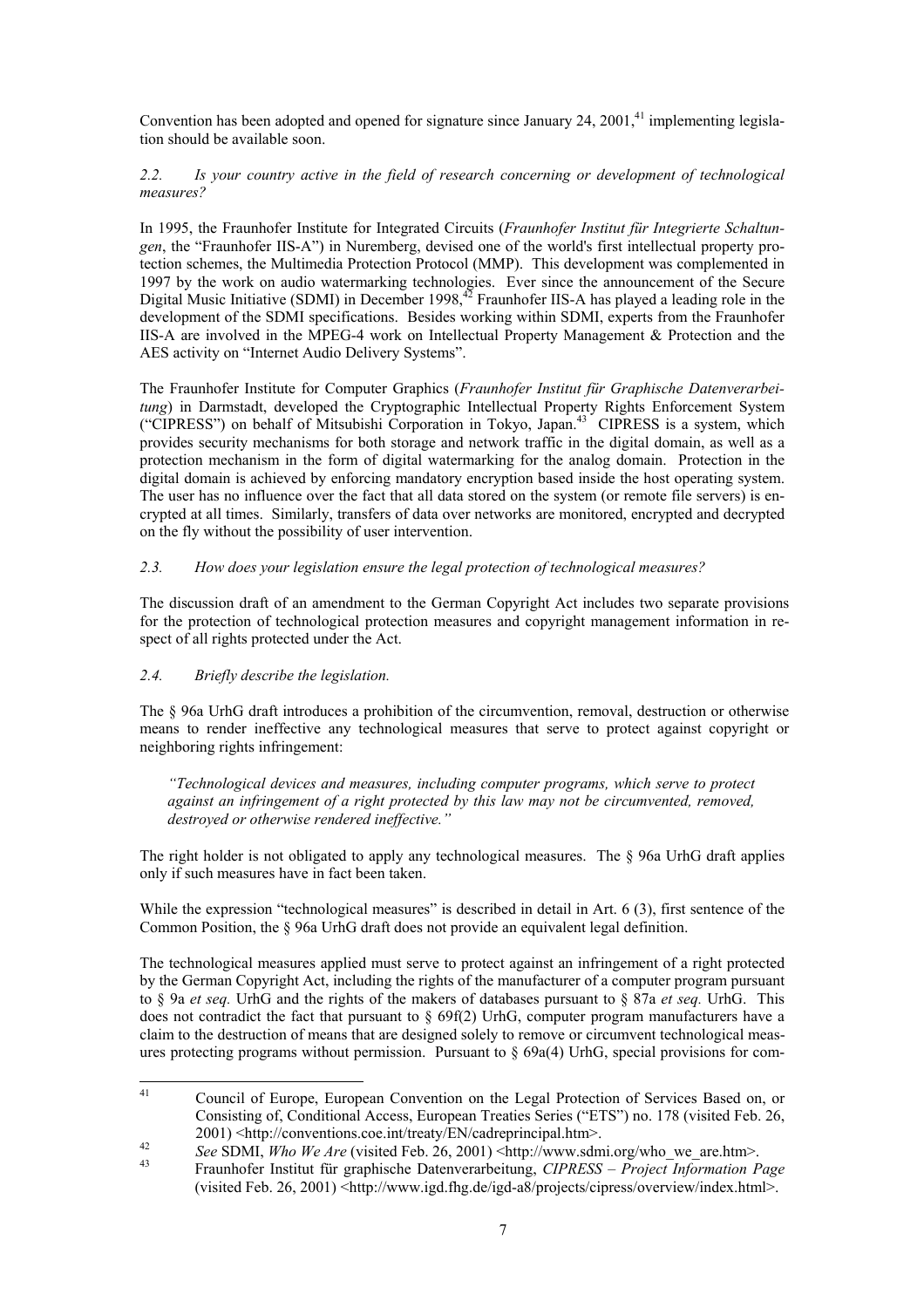puter programs shall not prejudice the applicability of other legal regulations in respect to computer programs.

Of crucial importance is the objective purpose behind a technological measure, *i.e*., its abstract suitability for preventing the infringement of a right. Consequently, the impairment of the integrity or operability of such a measure is also prohibited if carried out for one of the uses permitted pursuant to the exceptions and limitations set out in § 45 *et seq.* UrhG. The draft under debate thus calls for more than what is required by Arts. 11 WCT or 18 WPPT. These provisions only require the legal protection of technological measures to the extent that they limit such "*acts in respect of their works, which are not permitted by the authors concerned or are not permitted by law*". How technological measures work is, however, independent of the existence of specific circumstances justifying certain uses. According to the German Federal Ministry of Justice, this calls for a linking of legal protection to the abstract suitability of technological measures for protecting against the infringement of a right which is also in the interest of the right holder. If one were to permit circumvention of technological measures for permitted uses, the right holders would also lose the protection against possible future acts of infringements.

Due to the objective purpose requirement, the area of protection provided for by the § 96a UrhG draft appears to be limited to technological measures controlling the use and integrity of protected works and performances. Measures that solely limit the access to such works and performances appear not to be included, as the German Copyright Act does not provide for any exclusive access rights.

However, this distinction remains questionable as access control measures can also serve to control use and integrity. In order to gain access to digital works or performances, one has to copy them temporarily to the RAM of a suitable device. Pursuant to  $\S$  69c no. 1 UrhG, temporarily copying computer programs is an exclusive right belonging to the right holder. According to the prevailing opinion in Germany, temporarily copying of other works or performances to a user's RAM is, *de lege lata*, also an exclusive right belonging to the right holder pursuant to § 16 UrhG. Access control measures prevent such temporary copying. Therefore, they also constitute use and integrity control measures and should consequently be covered by the § 96a UrhG draft.

The § 96b UrhG draft deals with the protection of copyright management information. In so far as copyright management information forms an integral part of a technological measure, technological measures should also be protected under this provision. Sec. 96b(1) and (2) UrhG draft read as follows:

*"(1) Copyright management information which is incorporated into the original or a copy of a work or a database or into a video or audio recording, or which is used in connection with the public communication of a work, a database or a video or audio recording may not be removed or manipulated without the permission of the right holder."* 

*(2) Originals or copies of a work or a database or of a video or audio recording in respect of which copyright management information has been illegally removed or manipulated may not be disseminated or used for public communication."* 

The term "copyright management information" is defined in § 96b(3) draft UrhG as follows:

*"Copyright management information within the context of this law shall mean data containing information which serves to identify the object or the holder in respect of any of the rights protected under this law or the holder of a user right to such object or which is related to the conditions under which a user right is granted in respect of such object."* 

*2.5. List the sanctions available for violations and specify whether or not your country's legislation provides for criminal sanctions.* 

Secs. 96a and 96b UrhG draft are so-called protective laws (*Schutzgesetze*) in the meaning of § 823(2) of the German Civil Code (*Bürgerliches Gesetzbuch*, the "BGB"). Thus, any unlawful infringement entitles the right holders, whose works or performances are protected by the circumvented technological measure, to seek injunctive relief and to seek damages in cases of willful infringement.

Moreover, the discussion draft proposes to amend the existing § 99 UrhG as follows: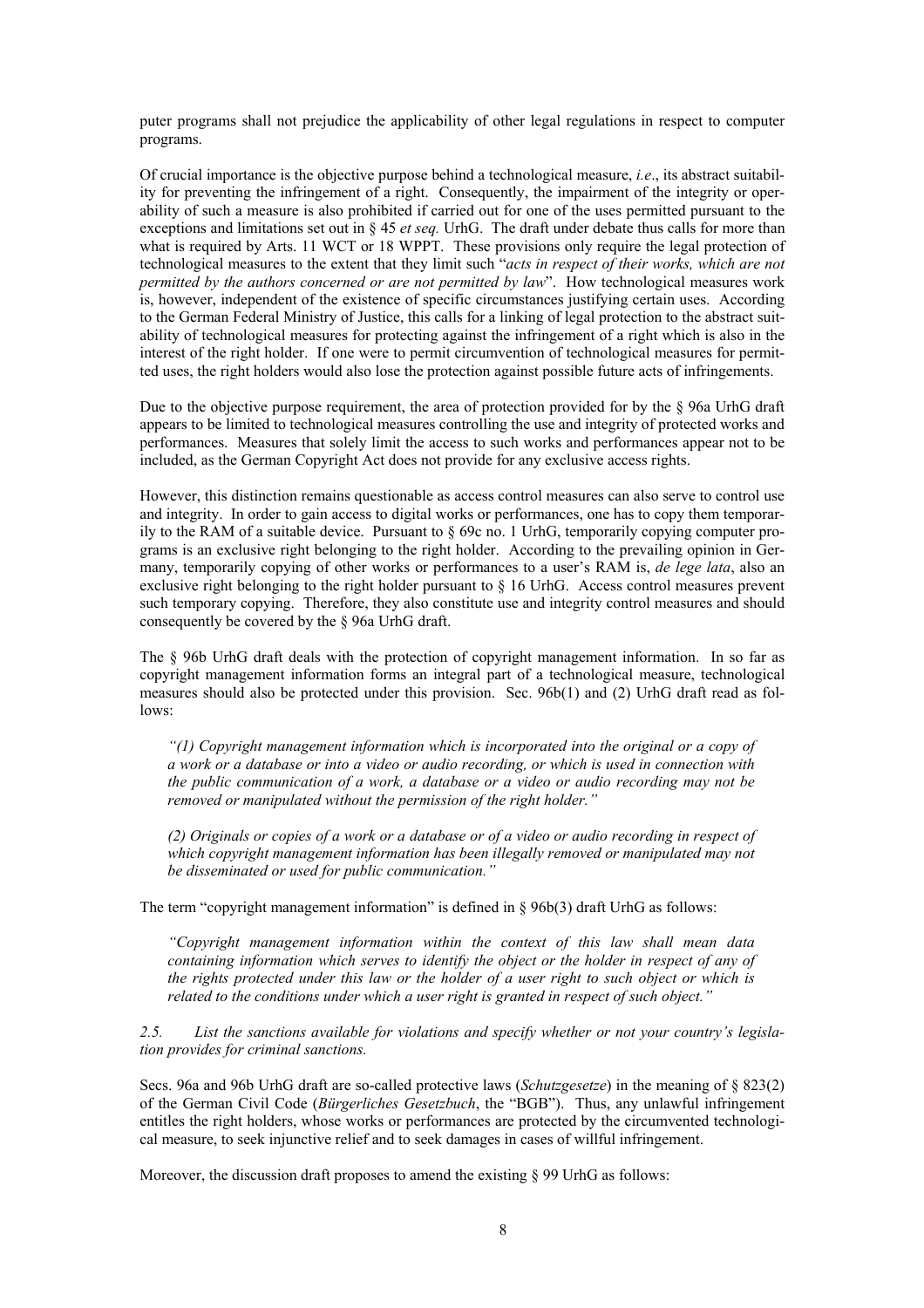*"The provisions set forth in § 98 shall apply mutatis mutandis to devices that are the property of the infringer and are used or intended exclusively or almost exclusively for the manufacture of copies or for the illegal removal, destruction, other act rendering ineffective or circumventing of technological means within the meaning of § 96a or for the illegal removal or manipulation of copyright management information."* 

Thus, the right holders may require that any such devices be surrendered to them in return for equitable remuneration, which may not exceed the cost of manufacture. Where this would lead to disproportionate results for the infringer, and if the illegal features of the devices can be eliminated in some other way, the right holders may claim only the measures necessary for such purpose.

Based on the discussion draft, whether all these claims extend to the producers of the circumvented technological measures remains unclear.

Neither the discussion draft nor existing legislation in Germany provide for specific criminal sanctions for the circumvention of technological devices applied to works or performances protected under the German Copyright Act.

*2.6. Which persons would be liable? Those who engage in the act of circumvention? Those who enable or facilitate the commission of an act of circumvention by* 

- *a. Supplying information?*
- *b. Supplying devices?*
- *c. Offering services?*

*Is knowledge or intent to circumvent a technical device a prerequisite for liability?*

The § 96a UrhG draft is limited to the act of circumvention. Sec. 96b(1) UrhG draft prohibits the removal and manipulation of copyright management information, and  $\S$  96b(2) UrhG draft disallows the dissemination or use of works, databases and recordings for public communication in respect of which copyright management information has been illegally removed or manipulated. Sec. 99 is directed against certain unlawful devices, which are the property of the infringer. Those who enable or facilitate the commission by supplying information and devices or offering services may be held liable for contributory infringement. The limitations on this doctrine in the field of copyright law, resulting from the exceptions to the exclusive rights, do not appear to apply to the draft anti-circumvention provisions.

Neither knowledge nor intent to circumvent are a prerequisite to liability under §§ 96a or 96b UrhG draft.

*.7. Are there differences in the scope of the prohibition depending on the kind of technological 2 measure circumvented? For example, is the prohibition the same with respect to: access controls; measures protecting rights of the copyright owner; copyright management information? If so, why?* 

The discussion draft does not address the question why  $\S$  96b UrhG draft prohibits the dissemination or use of works, databases and recordings for public communication in respect of which copyright management information has been illegally removed or manipulated, whereas § 96a UrhG draft does not provide for a similar prohibition if a technological device has been removed.

*.8. If supplying devices for circumvention is a prohibited act: 2*

*a. Does the definition encompass software (computer software)?* 

The § 96a UrhG draft expressly provides for technological devices and measures to include computer programs.

*b. Does liability depend on whether the device is "effective"? If so, what standard is used to determine the effectiveness of a device?* 

Sec. § 96a UrhG draft does not expressly call for the technological means being used to be "effective". This is likely to be traced back to the fact that this adjective was not contained in Art. 6(1) of the initial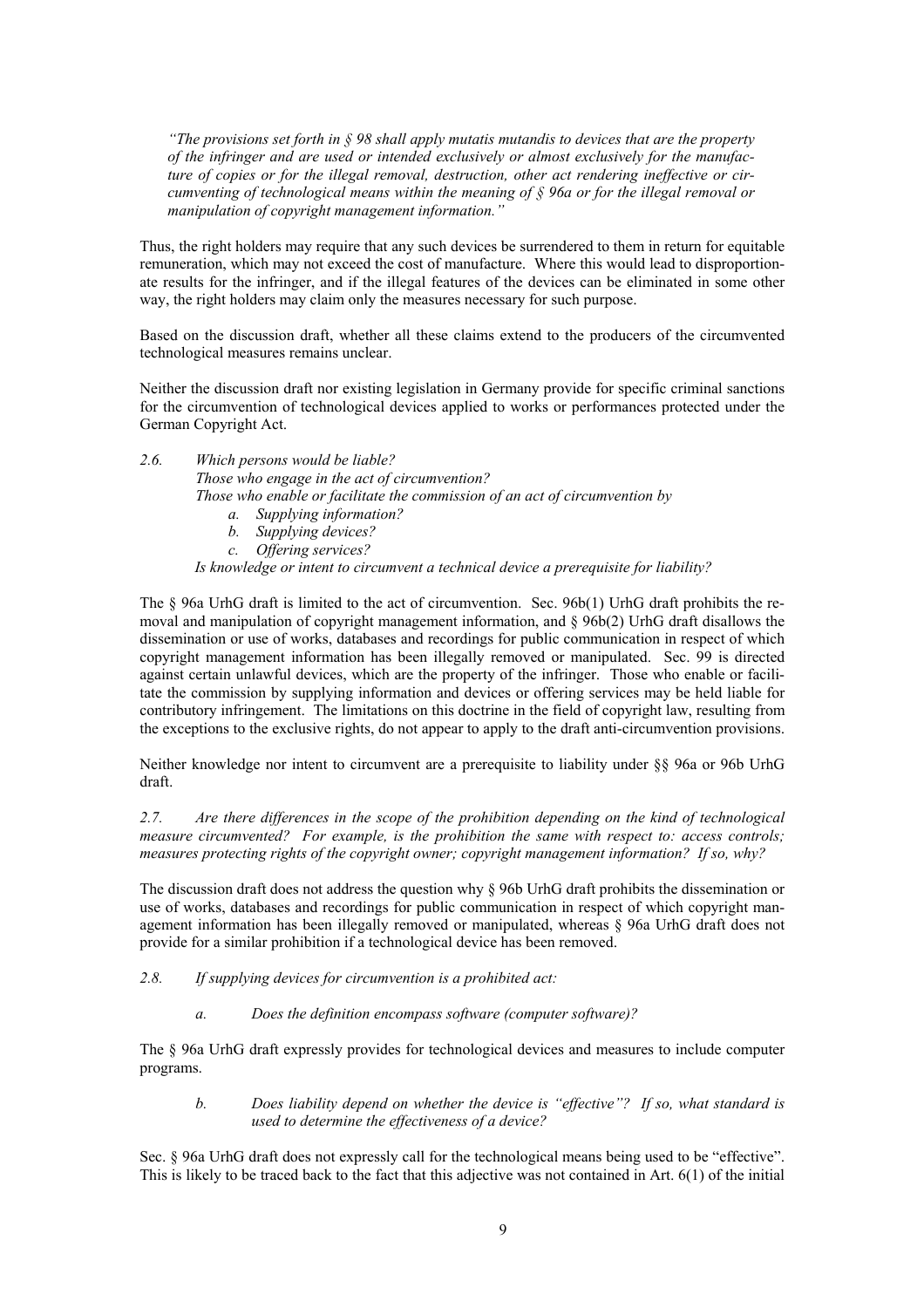proposal of the Copyright Directive. The standard thus deviates from Arts. 11 WCT and 18 WPPT and from Art. 6(1) of the Common Position. A serious effort should, however, be a prerequisite for the protection pursuant to § 96a UrhG draft. One could assume such a requirement to be a criterion for use of the term "technological devices and measures". However, a corresponding amendment of the draft would seem prudent.

*c. How does the legislation take account of the fact that some devices capable of circumventing technological protection measures also have other, beneficial purposes? For example, does liability depend on whether circumvention is the "sole purpose"*  of the device, or its "primary purpose", or on whether there are "commercially sig*nificant" uses for the device other than circumvention, or some other standard?* 

The  $\S$  99 UrhG draft is limited to devices that are used or intended exclusively or almost exclusively for illegal purposes.

#### *I. Exemptions to prohibitions; authorized circumventions. II*

*.1. Does your country's legislation provide for exceptions to the prohibition on circumvention?*  Do the exceptions differ according to the type of measure at issue (access controls; measures protecting rights of the copyright owner; copyright management information)? *3*

#### *Exceptions for the benefit of users:*

*Do they correspond to all copyright exceptions?* 

*ly some of the exceptions (e.g. draft EU Directive, seven listed Do they correspond to on exceptions)?*

*Is there a closed list of exceptions, or general criteria to assess the appropriateness of the exception?* 

*Describe the circumvention exceptions under your country's law.* 

*What are the justifications for the exceptions for which your country's legislation provides? sures that did not expressly Are there new exceptions for circumvention of technological mea exist in your country's prior copyright law?*

*Do exceptions differ depending on the type of technological means circumvented? Why?* 

According to the § 96aUrhG draft, the holder of rights to works, databases or performances that are protected by technological measures may permit their circumvention. Such technological measures serve solely to protect their rights. If works or performances of various right holders are protected by the same technological measure, the permission of all of the right holders concerned – as in the case of  $§ 69f(2)$  UrhG – must be obtained. In the case of co-authors, the second sentence of  $§ 8(2)$  UrhG should apply by analogy. The § 96b UrhG draft allows for the removal or manipulation of copyright management information only with the permission of the right holder. Neither § 96a nor § 96b UrhG draft provide for any other exceptions.

*s the means to exercise the exceptions to circumvention? If so, 3.2. Does your country afford user ow? h*

Although Art. 6(4) of the Common Position obliges the Member States, in the absence of voluntary measures taken by right holders, to ensure that right holders make available to the beneficiaries of certain exceptions or limitations provided for in national law the means of benefiting from those exceptions or limitations under certain circumstances, the German discussion draft does not contain any such obligation. However, a future implementation of the Copyright Directive in Germany will have to take this point into account.

*ents (contracts, collective bargaining, etc.) that permit certain 3.3. Are there private agreem ategories of users (e.g., public libraries) to circumvent? If so, why? c*

No.

*Does your country's legislation offset any circumvention exceptions with rights to remunera-3.4.*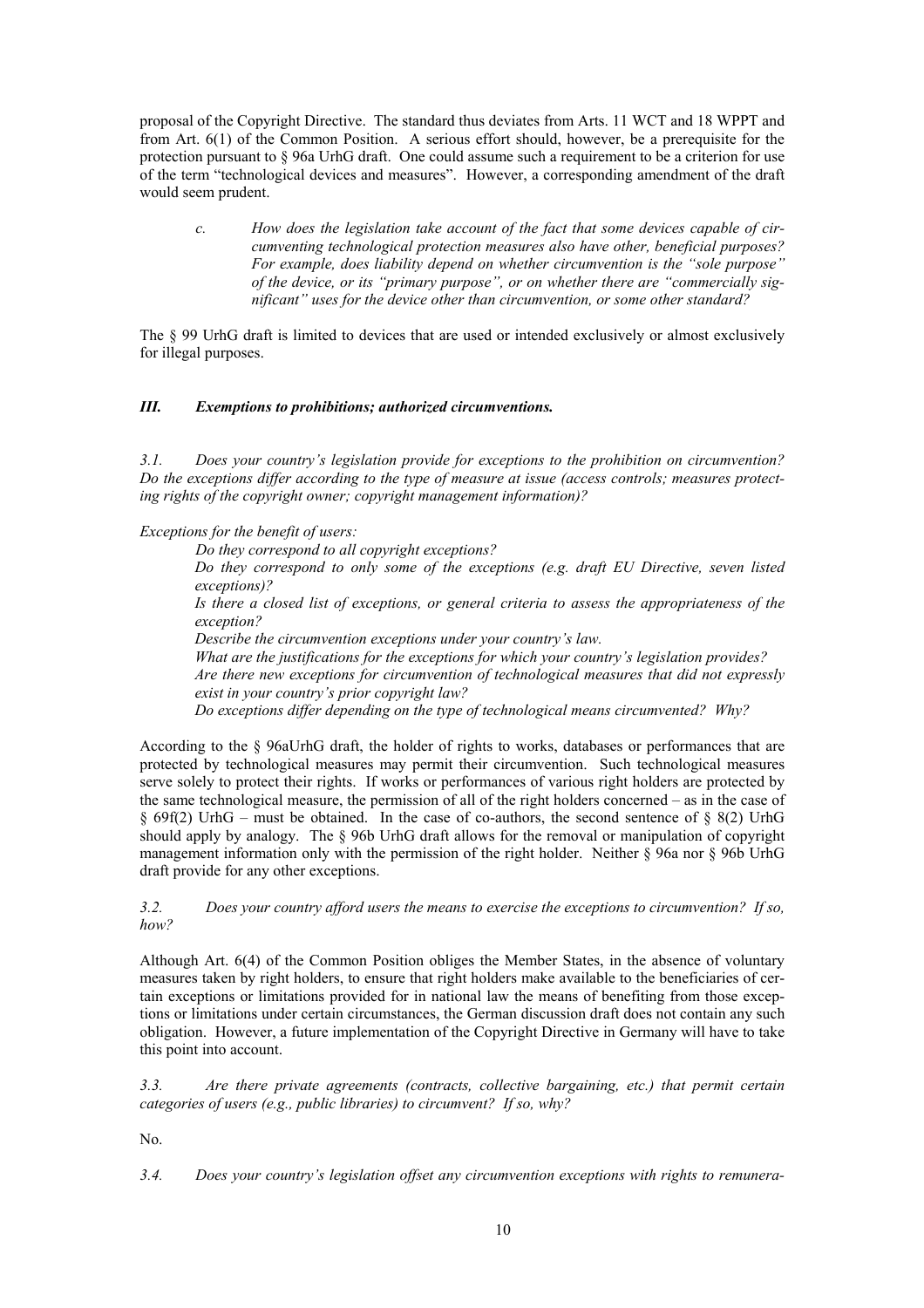*tion or compensation?* 

No.

*Do consumer equipment manufacturers have any obligation to design their products to recogize and comply with specific protection measures? Does your country's legislation address this issue, n and if so*, *how? 3.5.* 

There are no such statutory obligations in Germany.

*country's legislation to date (e.g. court proceed-3.6. What has been your experience under your* ings, administrative interpretation, etc.)?

Not applicable.

*t extent are works currently marketed in your country with technological protection? 3.7. To wha lease describe with as much detail as possible the kinds of works currently protected and the kinds of P technological measures used.* 

Technological protection devices such as hardware locks appear to be quite popular in the field of highend computer programs in Germany. Most mass-market software is distributed without copy protection as widespread distribution appears to be key for the economic success of such software. Moreover, in the case of computer software, copy protection measures are not seen as important since other revenue streams such as maintenance and update fees complement the proceeds derived from the sale of licenses<sup>44</sup>

In the field of audio CDs, a number of tests have been conducted in Germany. For example, BMG used the Cactus Data Shield, developed by the Israeli company Midbar,<sup>45</sup> for HIM's album Razorblade Romance. When audio CDs are produced, Cactus Data Shield is a mere one station, automatic device installed in-line between the data processing station and the mastering system, which does not require any changes to the production machinery or the pre-mastering system. It modifies the directory of the CD and creates "holes" in the data that leave an audio CD player unaffected but prevent a conventional CD-ROM player from playing the CD due to the latter's inability to bridge the gaps by interpolating the missing data. Sony tested SecuROM, a similar protective system, [46](#page-10-2) at the beginning of the year 2000 with the album Techno Club Vol. 9. Unlike other systems on the market, SecuROM does not employ unreadable sectors (C2 errors) on the disc to create an electronic keycode. Rather, its digital signature offers a high compatibility rate  $(> 99.9 \%)$  with all CD-ROM and DVD-ROM drives on the market, while preventing casual consumer copying and professional piracy.

For online audio distribution over the Internet, several different technological protection systems are currently being used in Germany:

One example is Deutsche Telekom's service "music on demand" (mod).<sup>[47](#page-10-3)</sup> Users may choose from 0,000 different tracks. The music is then distributed in MPEG 1 Audio Layer 3 (MP3) files over an 7 ISDN or DSL Internet connection and charged to the users telephone bill.<sup>48</sup> Fraunhofer IIS-A's Multimedia Protection Protocol (MMP) protects these files. Thus, the user can play the music only on the personal mod-player software which must be downlaoded from the mod-website. The files can be copied to a CD-R or CD-RW for storage purposes only. Ordinary audio CD players will not be able to play these storage CDs.

<span id="page-10-0"></span> $\overline{A}$ 44 MICHAEL LEHMANN, *Le droit d'auteur et protections techniques – questionaire allemand*, *in* COPYRIGHT IN CYBERSPACE 363, 366 (ALAI ed., 1997). 45 Midbar Tech Ltd., *General Information* (visited Feb. 26, 2001) <http://www.matimop.org.il/

<span id="page-10-1"></span>

<span id="page-10-2"></span>newrdinf/company/c3283.htm>.<br>
See Sony DADC Austria AG, SecuROM (visited Feb. 26, 2001) < http://www.securom.com>.<br>
See <http://www.audio-on-demand.de> (visited Feb.26, 2001).<br>
See MOD-Handbuch (visited Feb. 26, 2001) <htt

<span id="page-10-3"></span>

<span id="page-10-4"></span>htm>.